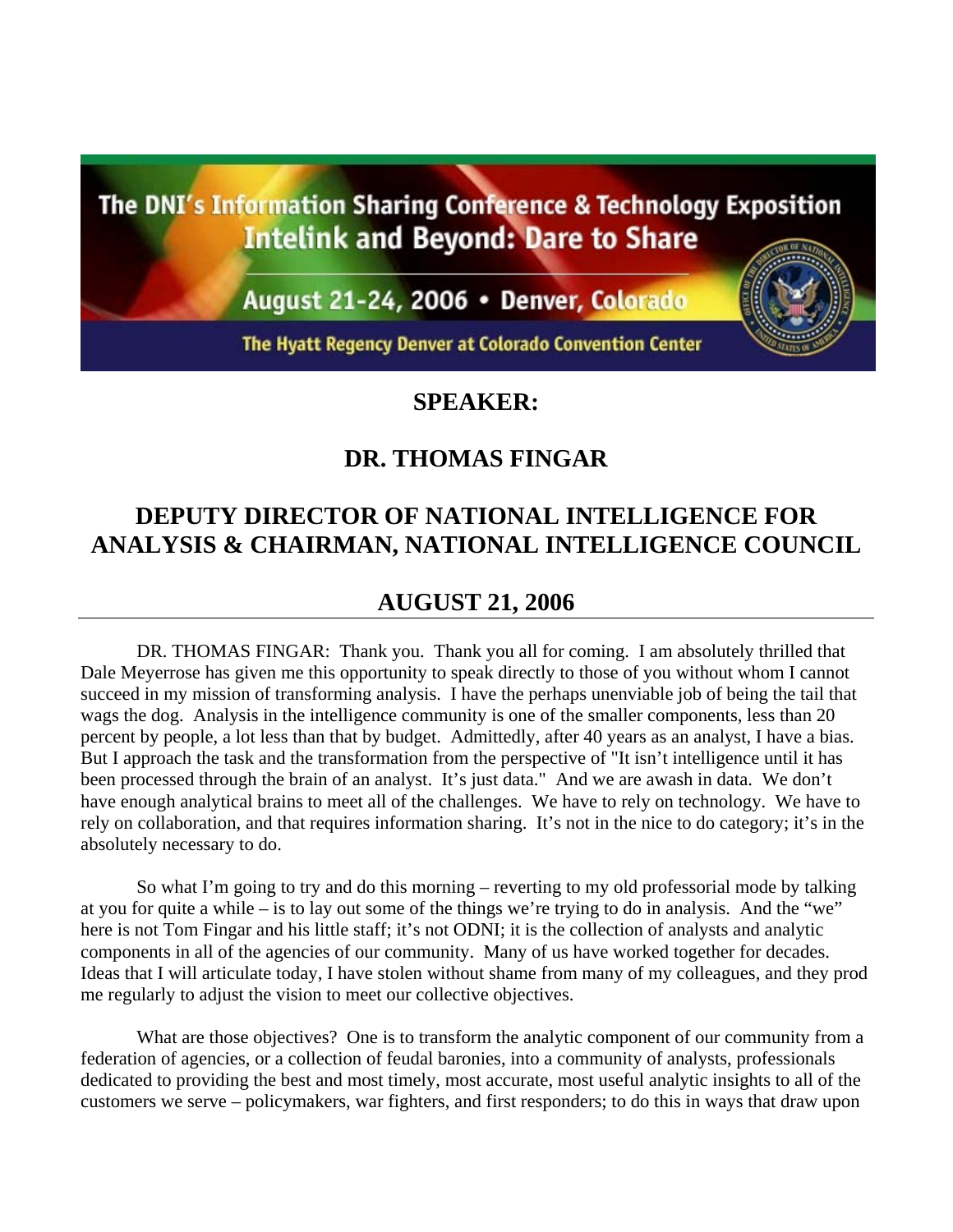the collective strength we have inside the community and the incredible amounts of knowledge that are available outside the IC, outside the U.S. government, and even outside the United States.

Central to all of this is collaboration. I always use the word collaborations rather than cooperation. Cooperation is something we make people do: Play nice in the sandbox. You will come to this coordination meeting. That's not good enough. Collaboration must be something people are excited to do; do without thinking about; do in ways that are invisible or transparent; do because they recognize it leads to better insights, and more timely responses.

I'm hopeful that this vision will excite some of you. I anticipate it may frighten others, because what we're talking about here requires changes that are more revolutionary than evolutionary. We can't go back to the future, the halcyon days of yore when the intelligence community functioned as a thoroughly integrated if completely mythical establishment, when we moved from breakthrough discovery to breakthrough discovery. The world is very different; the challenges are very different, and incremental change won't get us there. Indeed, we probably have used marginal improvements as effectively and as thoroughly as is possible. There's not much more that we can wring out of doing it the old way, but doing it a little better or a little more efficiently.

Radical change isn't just imperative; it's also possible, which is a happy coincidence. We could not have done this five years ago. Despite the recognition by an awful lot of the professionals in the community, and a lot of the gadflies outside of our community, that we needed to do things differently, it sadly took the tragedy of  $9/11$ , the wakeup call that that entailed, and the fiasco of the National Intelligence Estimate on Iraq WMD to create an opportunity, the first in two generations, to really transform the way we do business. If we don't take advantage of this opportunity, shame on us. We've got congressional encouragement and support; we have public expectations that we will do it differently; and most importantly of all, we have experienced professionals in the community who "get it" and understand that we have the most to contribute and the biggest professional stake in taking advantage of these opportunities.

But let me dwell for a moment on some of the reasons – and it's a small subset – that we have to do things differently; we have to collaborate; we have to share. One is the articulation of the blindingly obvious: the explosive growth in the amount of information that is out there. This reflects the recognition that open sources – the information that the rest of the world uses all time – is important for us to look at. There is a lot more open source material than in the past. The introduction mentioned my China background. It recalled for me a project that I did in 1975, which was to compile a list and what we knew about Chinese periodical publications. We didn't necessarily have them, but we had some reason to believe they existed. There were 73 publications on that list. Now there are tens of thousands of Chinese publications. China is an exceptionally large country, but the basic phenomenon is repeated in all of what used to be the Soviet world, in much of what used to be referred to as the developing world. There is a lot more information than ever before.

In addition, our collection mechanisms have become vacuum cleaners on steroids. Decades of analysts going to collectors and saying, "I want more," more of what – more of everything; more of whatever you can get. The technical wizards have managed to fulfill our fondest wishes in ways that now leave us screaming uncle. We can't possibly process and manage in the old way the amount of information that we have.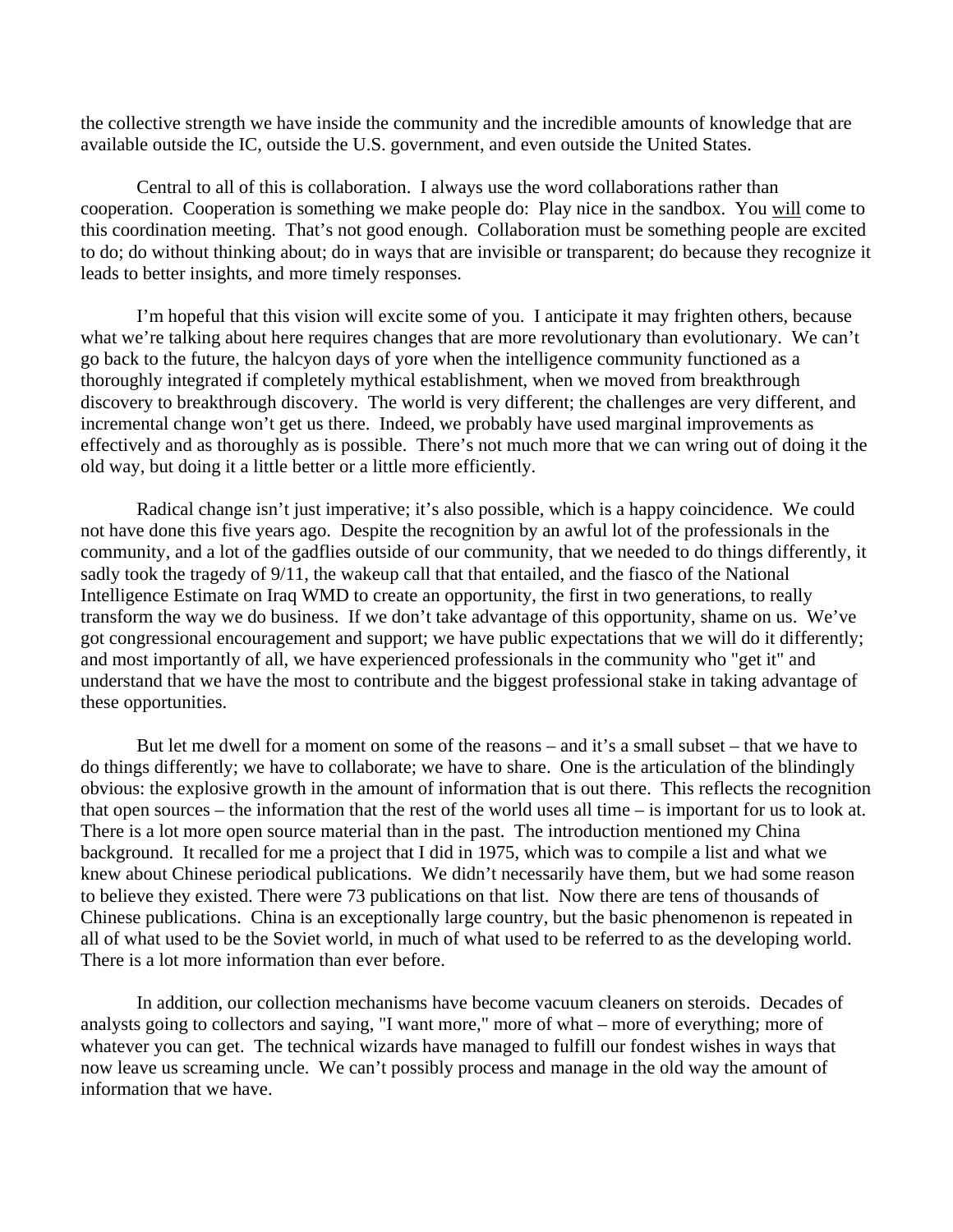Another reason we have to do things collaboratively is that the scope and the complexity of the issues that we are asked to analyze, which the intelligence community is expected to be able to do by those we support and by our fellow citizens, is far, far broader than it ever was. I remember – imperfectly - a study done near the tail end of the Cold War. We had about 85 percent of our analytic resources devoted to a dozen countries and not many more topics than that. In some ways, it was easy to be very good because we didn't have to look at very many problems. Many dimensions of those problems, but most of the world and most issues were outside our zone of interest. Now, we are as likely to be asked for relationships among individuals scattered around the globe, red lines in the thinking of terrorist organizations, details on tribal, religious, ethnic, or regional cleavages somewhere in Africa, prospects for nationalization of resources in Latin America. These questions are hard.

What makes them particularly difficult is the compression of time. We've all experienced it. Every great laborsaving device seems to make our workday longer, leaving less time for that spare-time activity called life. But the compression of time in the policymaking, war-fighting, first-responder world that we support is such that we are expected to have information and insight on a far broader array of questions. Moreover, we need to have it very quickly in precisely the right tailored format. Otherwise, we become a very expensive irrelevance. If we can't provide information in time for that flight to take off – to pick up on Mr. Grimes' examples – in time for the decision that is being made in the State Department or at an international conference – in time for a governor to make a decision on whether or not to shut down the tourist industry in his or her state because of a threat – we're perceived as not very helpful. So, we've got to respond very quickly. It's no longer simply a matter of saying, "well, they just laid the keel of a submarine. Now they've built it. Now they've launched it. Now they've given it sea trials. Now they've incorporated it into a fleet" with this occurring over the period of time my kids went from kindergarten to college. We were very good at tracking slow-moving developments. Now we must be just as adept at responding to perishable problems and very, very demanding schedules.

Folks don't only want more information on more subjects more quickly; they also want deeper insight. They're not looking for facts. As Secretary Powell used to tell me repeatedly, "I don't need news. I don't need facts. I have a television. I have the Internet. I have a telephone. People tell me lots of facts. I need to know what it means, how important it is, what you think about it." This is insight. And providing meaningful insight to smart and attentive customers who are usually all over the accounts that they are working requires a level of expertise that is beyond that of most individual analysts and indeed is beyond the capacity of most individual agencies or components of the community.

We can't simply follow the old model of coping with information glut by defining ever narrower and narrower portfolios of responsibility and adding more analysts to mine that information. We've got to be a lot smarter about specifying the questions we need to answer? What's going to give us insight into that problem? Where are the fire extinguisher accounts that I need to maintain today in order to ensure that I have the requisite expertise tomorrow? I'm not going to have time for a journey of discovery to figure out who knows something about the subject or to tell collectors to get me information on developments six or eight months ago after a crisis develops. We've got to think about what we do very differently.

To underscore a point I made earlier, incremental adjustments to the way we do things – and here, one of the most important of those things is sharing of information to facilitate collaboration – won't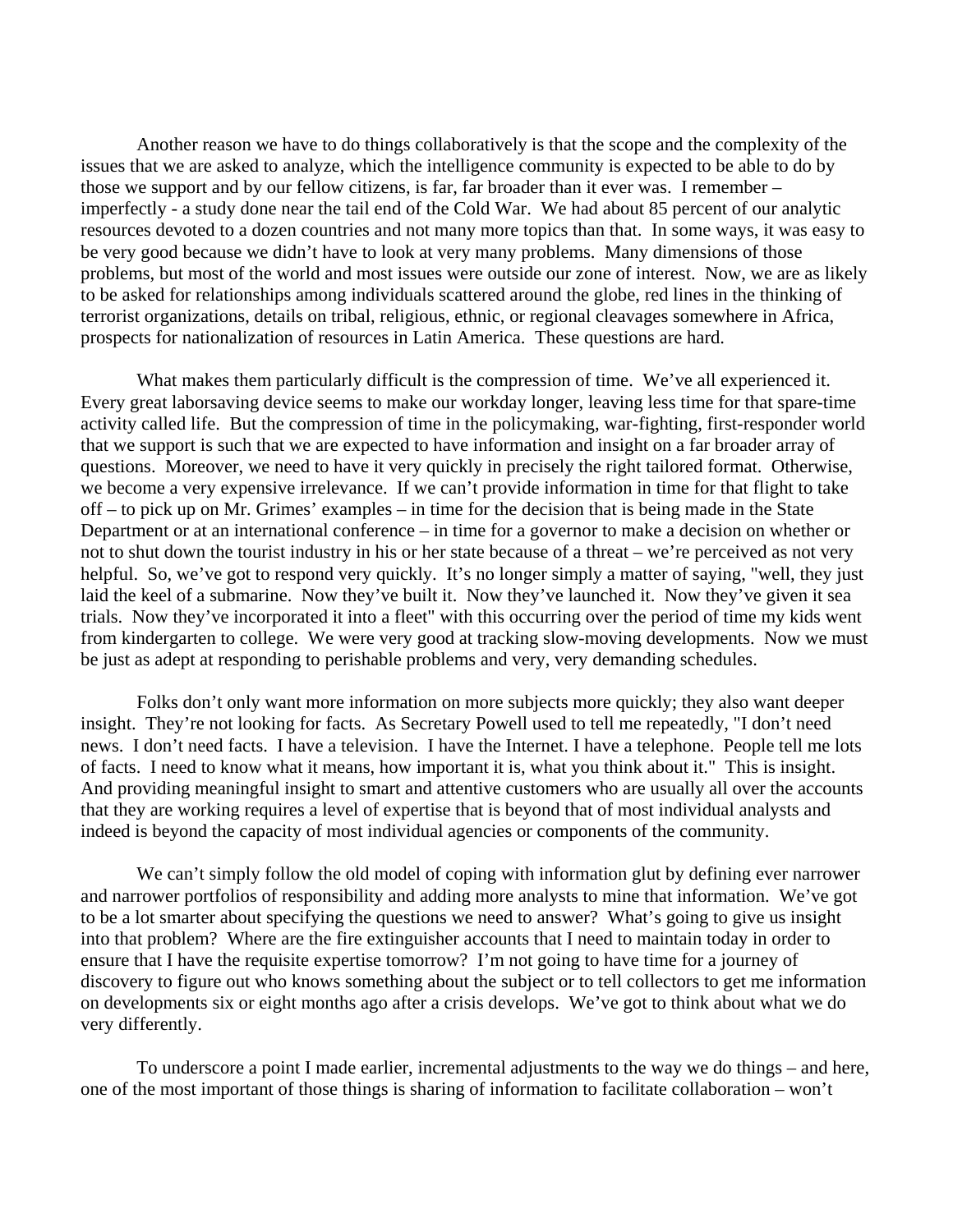make it. We can tinker. But if we tinker, we will fail. And failure is about security; it's about expectations; and ultimately, it's about going somewhere else to get services we haven't provided. It's a big challenge. And there are lots of embedded challenges in this. But every challenge has with it an opportunity. And I mean that as an analytical statement, not a Pollyannaish expression of hope.

Let me provide some examples, which I think will illustrate the point. The first is technology. Technology is a force multiplier. You know more about this than I do. My level of technical sophistication is such that my cell phone has 23 functions, 21 of which I do not understand. But you do understand what we can do with information technologies. More to the point, you understand what we could be doing with technology today that we're not doing because of policy, culture, or ingrained habits that impede making full use of our technical capabilities. I'll come back to this point. Others have noted the importance of culture, and I'll come back to it.

The second opportunity here involves the advantages inherent in smart integration – enabling the intelligence community to function as a single enterprise. This is my community of analysts writ large – collectors working together; collectors working with analysts; IT support people, human capital developers. Others have noted this. If we function as an enterprise, take full advantage of inherent opportunities for synergy, for complementarity, we can be even better than we are.

What kinds of challenges are also opportunities? One is redundant effort to review and annotate and file information. We have multiple analysts around the community who look at overlapping – not identical, but overlapping – reports. This is a big problem for some of the accounts that have hundreds of analysts. It's an extraordinarily great problem for those accounts – which are most of them – that have analysts numbering in the single digits or a few dozen or less. If we can minimize that redundancy with a division of labor whereby when somebody reviews a report, has a thought, scribbles an annotation and makes it available to everybody, goes into a common workspace. We shouldn't have to discover over and over that round is a reasonably good shape for wheels. Once should be adequate.

A second example is to take advantage of the fact that the intelligence community has a multiplicity of customers. It has sixteen agencies that have grown up for their own historic reasons serving that multiplicity of customers. They have experts in them with different types of expertise that look at information and problems through the lenses of the people they support. We have, by virtue of the structure of our community, a customer-oriented enterprise with tremendous opportunities for collaboration, for integration, for synergy -- if only we could discover them, if only we could act on them.

The lack of expertise in the community is both a problem and an incentive. We have a demographic profile in our analytic community that looks like the letter J. Some of you have heard me say this. The short leg of that letter J are the wizened veterans who really know a lot because they've been doing what they do for a very long time. By accidents in perfidious personnel systems across the community they have actually been allowed and enabled to stick with subjects long enough to be true experts. The long leg is the 50 percent of my analytic community with five years experience or less. In the middle is the missing generation – those who were not hired because we were downsizing or rightsizing; we had hiring freezes that reflected the peace dividend at the end of the Cold War and so forth. We're going to lose much expertise pretty quickly. We've got to marshal it now to mentor the newer, very, very talented people that have joined our workforce.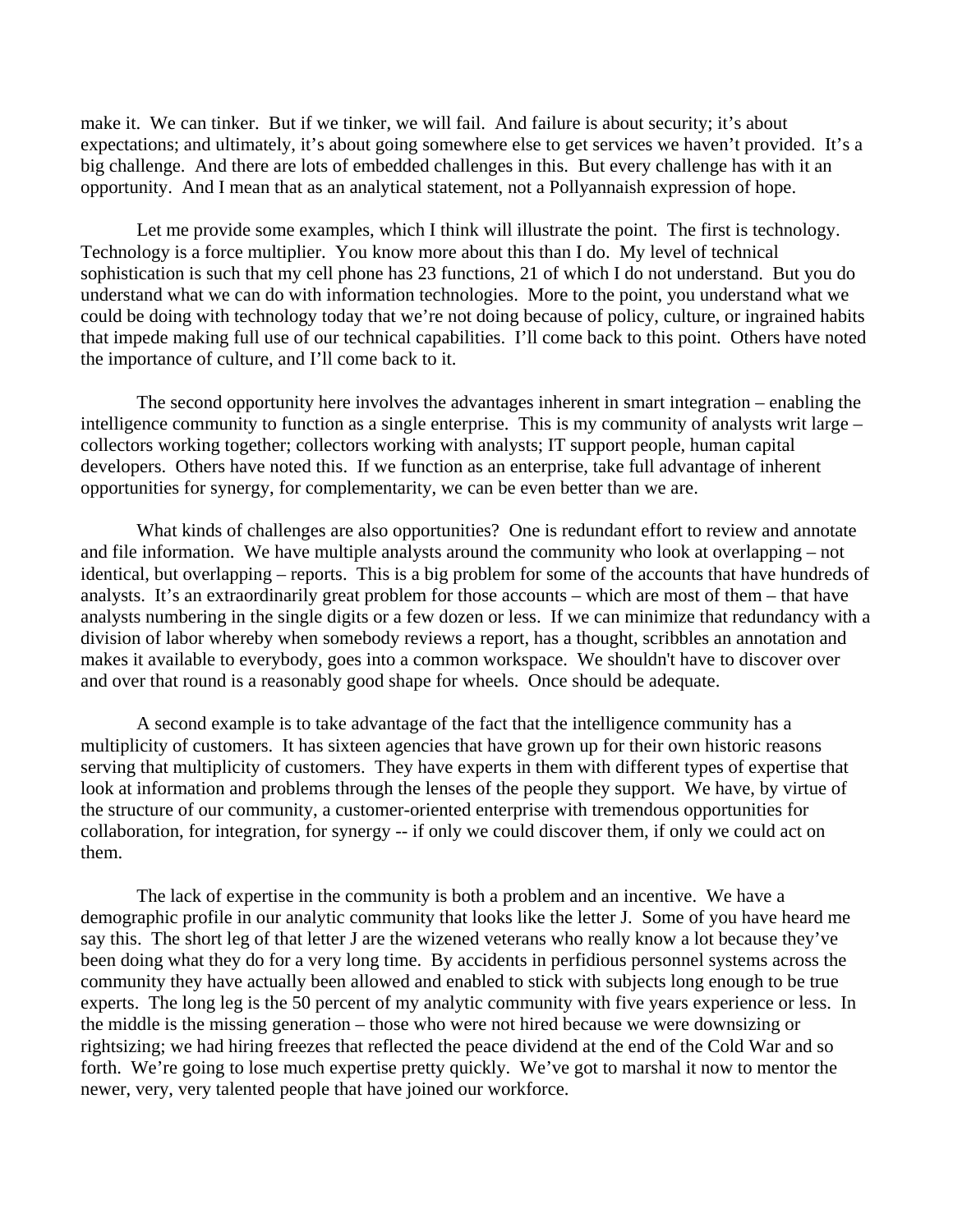We also have to reach outside of the community, taking advantage of expertise and information that is outside the classified realm – the open source world. Much information isn't classified. It's not necessarily better or worse, it's just collected differently. If we're not beginning the search for insight in the open source realm, we are squandering time and money.

The solutions have an obvious – two heads are better than one; many heads are better than two character. But how do we realize that? Everybody recognizes the truth in that aphorism, but how do we actually make it happen? Well, imagine with me for a few moments elements of a better way to do things. And my proposition today is if we can dream it, we can do it. If we can imagine it, we can realize it. So think about the possibility of analysts working in the open, moving away from the monastic scholar in the garret or a cave or stovepipe, beavering away to go, "eureka, I have found it!" And think of an arena in which – back to an example noted earlier – an analyst who makes a judgment about a report – "terrific report because…I give it low credibility because…I think this one is related to a report I saw three months ago; I think this would change the judgment in an analytic product produced somewhere in the community; I think this reinforces something I read in a vernacular newspaper" – whatever it is that he or she observes is accessible to everybody. It's not written on a 3 x 5 card and stuck in a shoebox, or it's not annotated and put in an individual's personal electronic folder and put away. It's out there for others to look at and to react to.

Imagine a community in which collaboration happens naturally, easily, asynchronously, unintentionally, automatically because people change the way they do their own work in ways that make it available to others. So something that is discovered by anybody becomes a universal property of the intelligence community, or at least that subset of the community that is working on the same or related problems. The discovery might be a fact. The discovery might be an insight. The discovery might be an expert working on the problem somewhere in a university or a corporation or an allied liaison service. Imagine a situation in which any product created by an individual analyst – a brainstorming paper, preliminary thoughts, specialized database, a graph, a map – is available to everybody else.

Think about the potential for peer review. If you see early on the thoughts of a colleague you have the chance to say, "that's really stupid" or "that's brilliant" or "have you thought about or why can't you take those same facts and explain them in this way." To begin that process as early as possible by sharing in a virtual workspace – indeed, preferably virtual rather than physical – where insights are available to all, where we evaluate contributions based not on how many dead tress we have devoted to pages of text, but on how many ideas have been tossed into the hopper, how you helped a colleague in the same or another agency, or what new knowledge you have generated about a problem. Have you shared an inside gleaned from a book, an article, a conversation with people outside of the community?

We all know intuitively that this is a good idea. We've got to go beyond, "yeah, it's a good idea, I wish I could do it," and actually make it a reality. And we can make it a reality, but I need your help. This is information sharing and this is dealing with some impediments to information sharing.

I suspect that I may have upset some of you who may be beginning to think, "well, it wouldn't be prudent to have that kind of sharing." I've observed the argument over the last decade that went something as follows – the techie types say, "we can connect anybody to anybody, anywhere, anytime, at any level, all levels of security, and we can share anything." And the security people say "not so fast,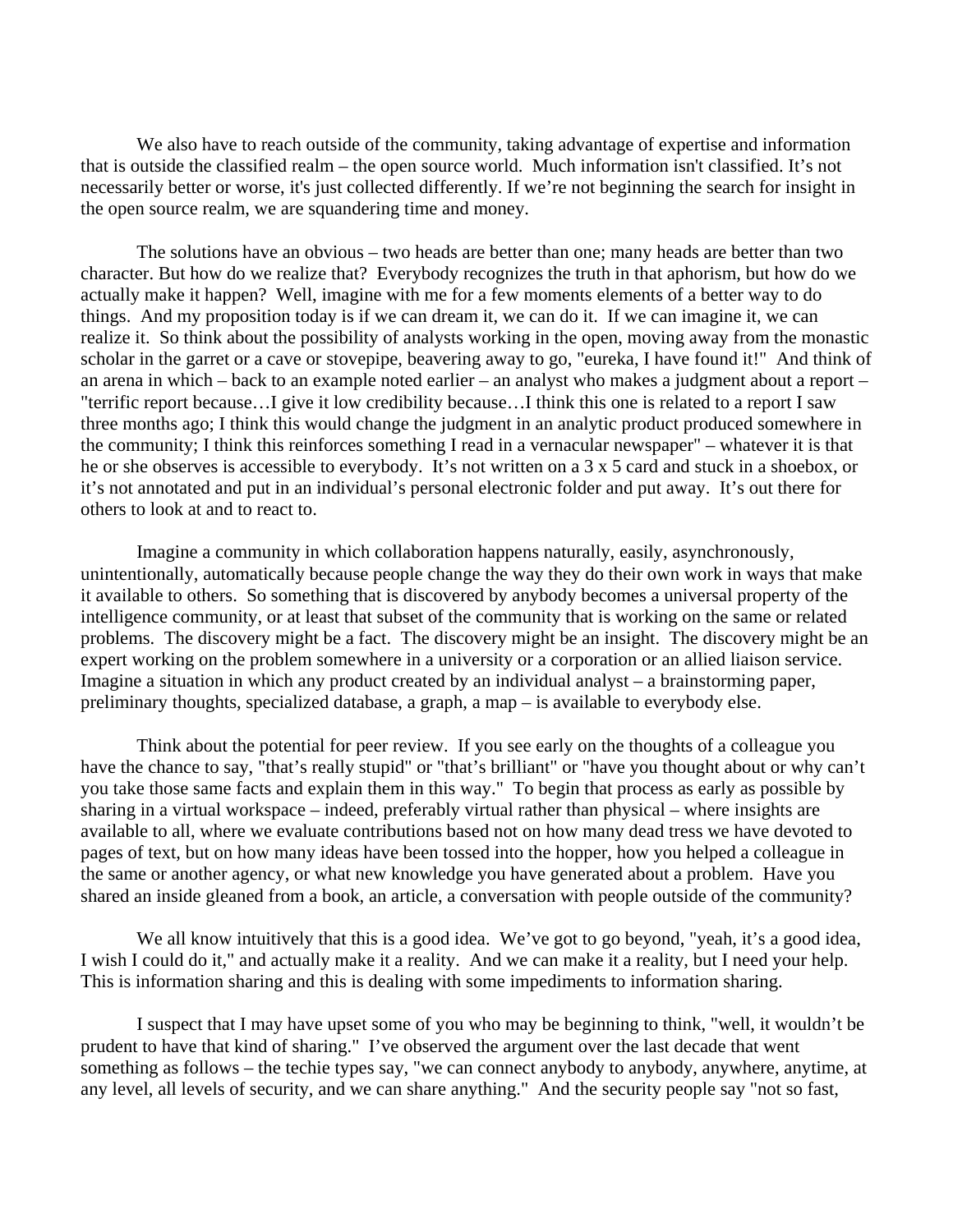wouldn't be prudent, can't share with those guys. That agency, that organization, is suspect." Well, we have to revisit the need to know and replace the emphasis on "somebody else will determine your need to know" with, "if you need it, you can know it." And nobody knows better than the analyst what he or she needs to know. Ideally for me -- and my ideal I think should be our goal -- every member of the intelligence community should have access to all of the information in the community. I know there are going to be compartmented programs. I know there will be limitations. But our starting point should be that we want to make it all available and then trim back. It should not be to incrementally allow three more people into a compartment or modify the sharing of a particular database or whatever. We need to "just do it."

Those who know me know I tend to use simple bumper sticker ideas from time to time to make an important point. One such deals with the technical side, with Dale's world of accreditation and certification. We need to move very quickly to the point at which when the CIO certifies a system as secure, it's secure – end of discussion. It can go to any agency. It can move any traffic. It doesn't matter how many terminals are hung on this thing. If it's certified, it's secure, and there's no rebuttal. And the analog of this, and the complement of this, is that anybody wearing an intelligence community badge that has been brought in through the same kind of background investigation, given access, and given training in the handling of material should have access to all the information that is on that system. I'm real tired of hearing, "well, the system is secure from point to that point, but how do we know that the person that is going to pull it off that system can be trusted?" We have to trust our security vetting processes.

But to paraphrase Ronald Reagan, trust and verify. We need ways to audit what people look at. We can't be foolish about this. But if we adopt a risk management strategy in the sharing of information, I would argue, we must begin from the standpoint of if you're in the community, you're entitled to the information. You are expected and required to handle it properly, and we will be watching. It's not that hard to develop audit trails to see who is looking at what and what they are doing with it. Watching what people do is a different way of managing risk.

One of the things that needs to be made clear is who is taking the risk. Believe me, I understand the reticence of some of you who are going to throw the switch and grant the access, but want to avoid going to jail or avoid difficulties at performance review times. We have to make clear if the ODNI and the CIO's office have decided something, it's our butt, not yours. If we've instructed you to do this, we will bear the risks and we will take the heat – and things will go wrong. Therefore, we have to do everything we can to mitigate, but mitigate with the presumption that we're going to share, that we're going to collaborate.

Back to the vision – there's a lot more that we can imagine and must make a reality. Imagine for a moment that we could always know what we already know within the intelligence community, what information we already collected, what analyses we have already written, what modifications we have made to judgments reached by colleagues a week, a year, six months ago. It's hard to do that now. Individuals know it. Some agencies know it better than other components. But I submit that the folks on the Hill and our fellow citizens think that at a minimum, we know what we do and we know what we've done. And that we can find what we've done, can compare what we've done, and can modify what we have done. I wish we could do that. There are some steps we can take. You'll hear some of this from Mike Wertheimer later when he speaks about the national intelligence library.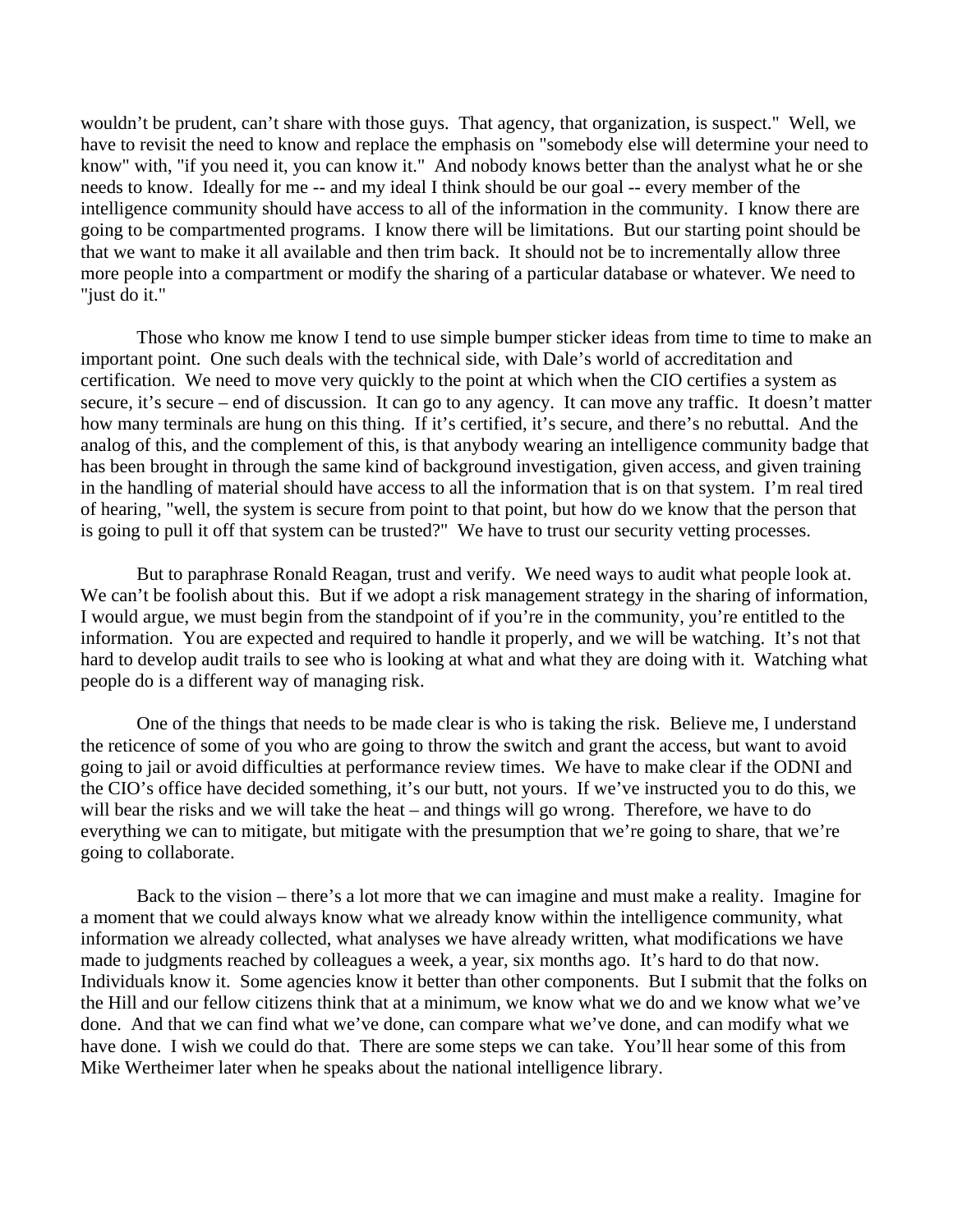Knowing what we already know enables us to target our efforts onto what we don't know. And an open work environment among analysts provides a vehicle to identify what we do and do not know. What do I not know that I wish I knew – either to answer a question from a customer or to move my own analysis along? An open sharing, I would posit, is often likely to elicit an "oh, we had that same question or similar question a few days or few weeks ago; here's our answer" response. Much of the time that will probably suffice, particularly if we know our colleagues and have confidence in their tradecraft and are used to interacting with them, so that if you get an answer from a colleague in another part of your own agency or from another agency, you have some confidence that it was researched using appropriate tradecraft. If you disagree with it, you'll know why and can challenge it, but move on from there. Or, say, "I've got a similar problem I can't find the answer to. Maybe we ought to work together on defining a gap, which we'll take to the collectors." This will have peer review aspects. It will facilitate prioritization. It will focus what we ask people to collect, not just give me more, but give me information on this subject, which I think you might find in that place using whatever techniques you think are appropriate.

That's some of the imagined ways to collectively know what we don't know. It's not the unknown unknowns. Within the community, it's too easy to assume, "well, the guys over in DIA must be all over that one." "One of the intel service centers is probably working that problem." "It's sort of diplomatic – INR must be doing it." "CIA is responsible for doing everything. They must have people doing it." Maybe; maybe not. But this shouldn't be guesswork. It should be easy to discover and we have to make it easy to discover.

This is more than a dream. A year ago, a rougher version of this idea was a vision, a dream. But we're beginning to move down that road. And we've moved down the road in part because of the collaboration that already exists between Dale and the CIO staff, and the DDNIs for analysis and for collection. But we have identified a number of impediments / opportunities that require going the next step. Let me tell you some of the things we've done.

One is finding out what happens in the community; who does what, and where they are; mapping the community. One of my deputies, John Keefe heads this effort we call mission management. He started out with a simple question – who in the community does what on Iraq? This turned out to be not so easy and took a couple of iterations before people understood the question. It took a couple of iterations to get beyond– "well, we do everything on Iraq; we do important things on Iraq." "Who do you do it for?" "Important customers." "How do you write it up; how do you disseminate it?" "All kinds of ways." It took a while for people to understand what they were being asked, that this was not a report card; that we wanted to know where we have appropriate duplication to ensure alternative, competitive analysis, and where we have yawning gaps that somebody assumed others were looking at it. To go right the bottom line, we discovered a very large community of people acting like eight year-olds playing soccer, bunched around a ball over here and a lot of areas of the field uncovered. As soon as components of the analytic enterprise saw that, they didn't need me to tell them to adjust; they began to adjust to optimize what we're doing. We've now done this for a number of other topics. It's become reasonably routine. We did Hezbollah – the analytic effort against Hezbollah – in a couple of days, very informally, but very efficiently.

One of the things that I am discovering as I do this, since we started out with the high-profile front burner topics – terrorism, Iraq, Iran, China, North Korea – is that I'm reducing the number of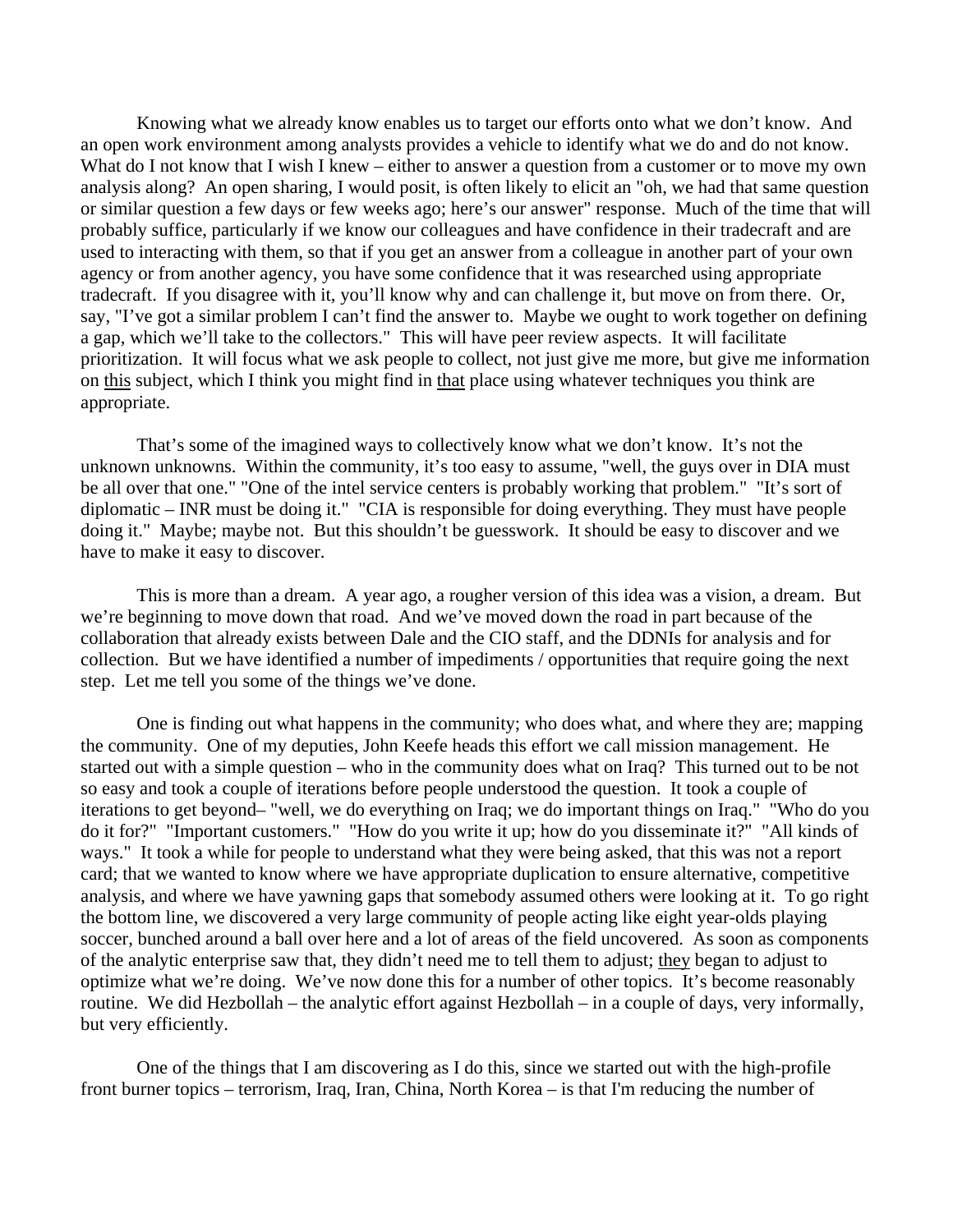analysts for other topics pretty quickly. My top five topics occupy almost half my analysts. Among the lessons I draw from that are as I get down into the remaining give or take 300 topics that need to be addressed, I can't human wave them; I've got to be real smart and real effective at marshaling, through collaboration, the resources inside and outside of the community. Again, this is not nice to do; it's absolutely imperative, if we're going to come in with insight and understanding of the kind that is expected of us.

Tracking analysts' skills is a decade-old idea. John Gannon came up with the idea for a database of analytic resources. John couldn't get it off the ground because the time was not right. Mark Lowenthal launched it, but again, the timing was not propitious. He got about 20 percent of the analysts in the community in the database. We now think we may be approaching 100 percent. Among the reasons we think we're approaching 100 percent is I suddenly discovered I've got 1,500 more analysts than anybody thought we had before. It's now going to be linked to budget numbers; if an analyst isn't in the database he or she is not in a fundable position. Knowing who is where, what they're working on, how long they have been working on that account, what they used to follow and consider themselves expert on is essential for collaboration and workforce planning. We have used phone numbers and email addresses to produce a phone book of analysts. This is going to be replicated for all other parts of the community. We ought to be able to find our colleagues easily. I need your help and guidance on such things as: do we rely on individuals to create listserv emails and virtual teams, or do we let the technology do it for us? Should we use it to aggregate everybody who said they have worked on Sierra Leone into a prospective virtual team? If we did, we could send it to all analysts with a note saying, "here is what we think the Sierra Leone expert team looks like and here is where members are." I'm not sure that is the best way to create virtual teams and welcome your input.

Tradecraft standards and training – the media, some on the Hill, and the punditocracy regularly flails the analytic community for the Iraq WMD estimate, and as one of those who was responsible for that estimate, we deserve much of the flailing. But they've drawn a trend line through a single data point and proclaimed the analytic community to be keystone cops incapable and incompetent to do anything. That's nonsense. We are much better than that. On our worst day, we're the best in the world. But on our best day, we're falling far short of where we ought to be, can be, and will be with collaboration. I mentioned the library of national intelligence as an example. The basic idea is that any report that gets produced, raw or finished, can be linked up by machines – making it easier for analysts to focus on what they ought to, linking similar things and discarding things that have already been weeded out by other analysts.

The Collaboration Working Group launched by Dale and I nine or ten months ago has yielded bottom-up proposals – one has twelve pages of specific suggestions from the analytic community and the CIO community to enhance collaboration. I like bottom-up; I assume that the collective wisdom of the community trumps whatever cleverness I bring to bear. And we will be paying attention to their proposals and suggestions.

We're about to launch an experiment in producing a National Intelligence Estimate using the Intellipedia. I don't know if it's going to work. It might; it might not. But we're going to try it– it's going to be on Nigeria. Instead of relying on those who can make it to the meeting or happen to be in town at critical junctions to shape it, we will engage any who are knowledgeable and let the Wikipedia process operate. We'll see if it works. We might have to tweak it. We might want to run the regular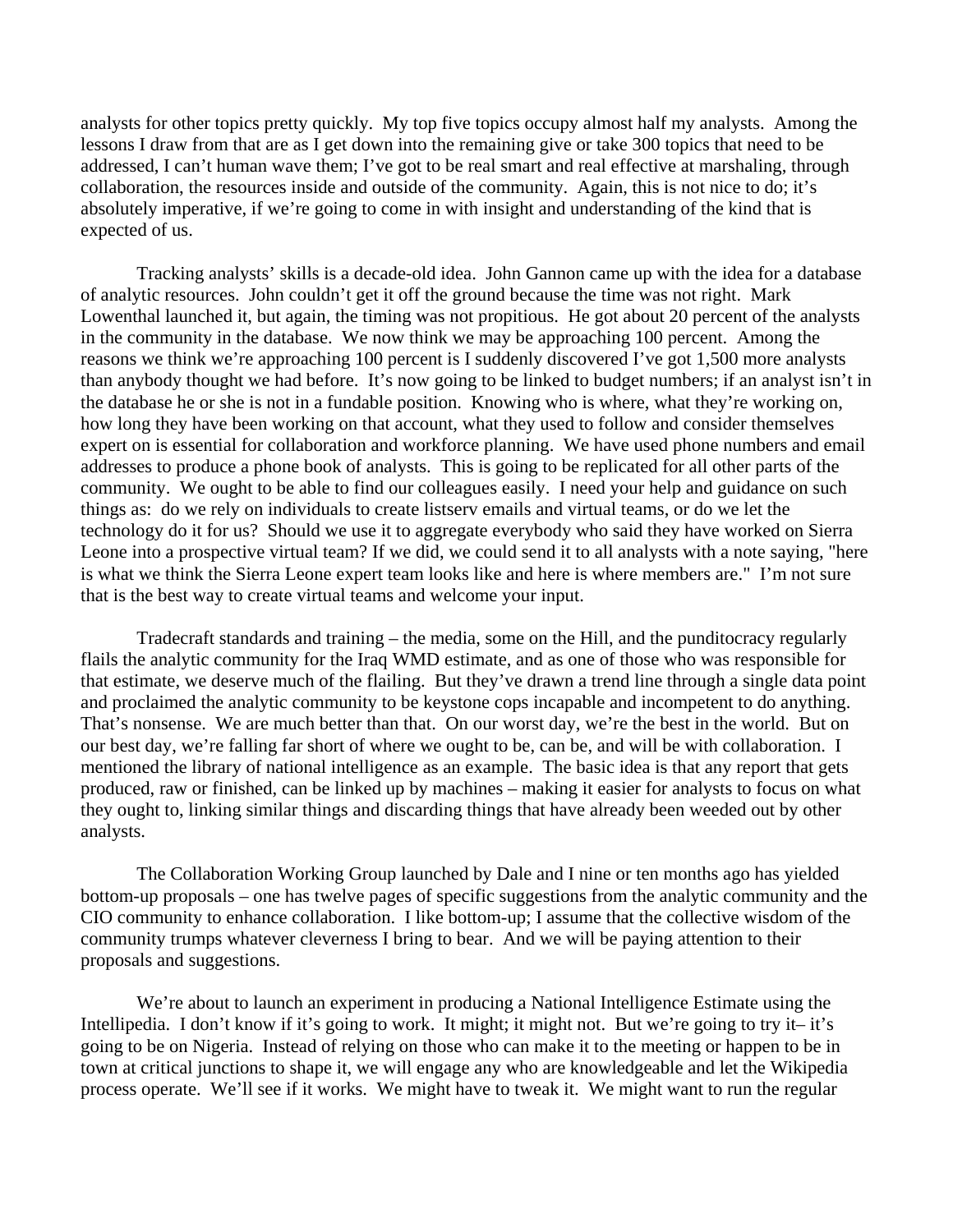process in parallel, as we are running in parallel a number of analytic efforts where we give the same questions to an outside group using open sources as we give the community to work using all of our classified data. Exactly how much better, and on what questions, does classified information yield better insights than what we can produce using unclassified information? There are people that describe this as one of the scariest innovations that I have launched. It shouldn't be scary; it should help analysts to direct their time and attention to where they get the biggest bang for the buck.

We're launching a new peer review online product in science and technology. Again, we will let those who are expert come up with a topic. Their peers review it. That will be transparent. It will get to a point at which it will be formally anointed by the community that produced it.

Identifying meta-data requirements to link and store raw and finished intelligence – we started many, many months ago – Mary Margaret Graham and I asked what it would take to make all collection products look the same, so that SIGINT reports, imagery reports, attaché reports and so forth all had the same format, making it easy to find the point-of-contact; date of information etc. But this raised questions about how to tag analytic products so they could be linked to one another and to raw traffic. A starting point is to have every report carry GIS information, a location, and temporal information, a time. We've been working with Dale's people to develop the standards. We have draft guidance that also addresses sourcing requirement. This is exciting and on the verge of being ready to preview to the community. Again, this will not be a take it or leave it proposition. We need your input to make this go.

We're also going to launch a "geek squad," no disrespect intended. A lot of analysts, not all with as much grey hair as I have, don't realize what IT can do for them, don't realize what you can do for them, and don't think to ask for help that you can provide. We're going to make that easier. Here, we want to invert the old relationship where folks came at the analysts with cell phones with 46 functions, most of which they don't need and don't want. Let's get the return that we can realize now with off-theshelf software and knowledge that will help me to do my job today. The geek squad can say, "your problem has already been solved" and tell you what you need to do. Another idea is to link the watch centers around the community so that they can produce near real-time updates like some of the networks do. All of this is doable; all of it will run on an IT system and other more sophisticated technological backbones. You're going to have infinitely more ideas on this than any people in my shop are likely to have. We're eager to have your ideas and eager to act on them. If an idea makes sense, we ought to move on it.

This is a call to arms. I realize that I am not the most passionate speaker. I had a boss who once described my emotional range as running from A almost all the way to B. But if we're going to succeed as an intelligence community, we've got to move now. We've got to do those things which we can do and, we must overcome impediments existing only because we've never done it that way. We also must change policies and practice that impede collaboration. One universally condemned around the community is the use of ORCON. If analysts could burn anything at the stake, it would be ORCON. Why do we restrict how we share information within the intelligence community? Why do we live with a caption that denies entire databases to entire agencies if there's one document containing ORCON? This can't be smart. It also can't be necessary. We've got to go after those things that we can go after. We need to identify potential downsides but not be paralyzed by them. Manage the risk, find ways to verify, and get on with it.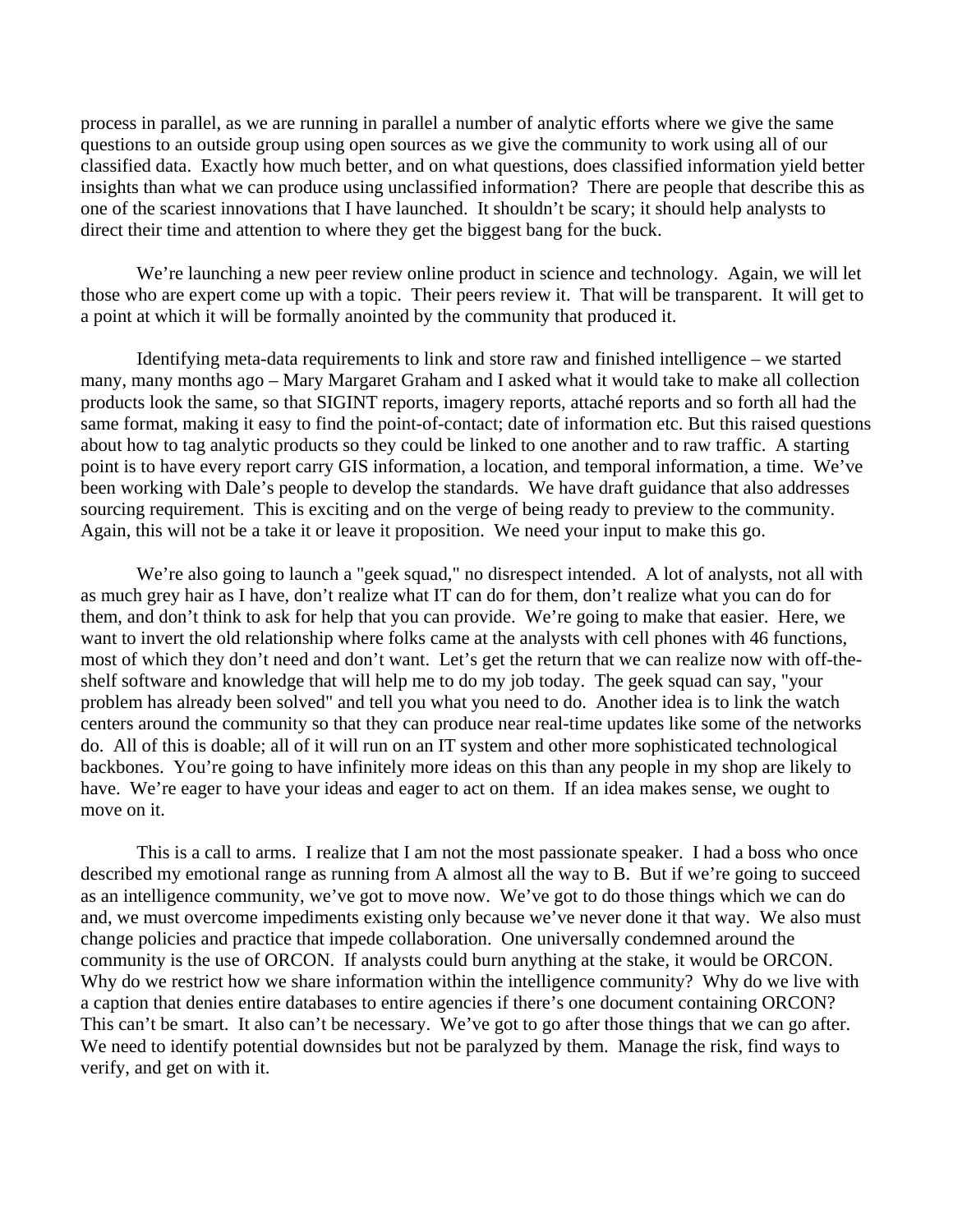Overhauling the institutions, the practices, the biases, and the SOPs that have evolved over six decades of the intelligence community since the last time we had an opportunity to fundamentally remake it is a big challenge. It's a big deal. But it's also doable, and if we don't believe it is doable, we all ought to resign. We have to get on with it. We need your help in the analytic world on information, policy, and standards – our approaches to access control and decisions on how to audit our activities; our new work processes and systems that support them; on ways to do in the IC what advanced actors do in the corporate world. I mentioned the watch centers – if the networks can be on top of developments around the world and update a website every 20 minutes or so, we ought to be able to do that. I'm looking at Carmen Medina; the WIRE is the new CIA product that begins to move in that direction.

A transformation of the kind that we can imagine requires not just analysts changing the way they do things, but collaboration among the IT folks, the CI folks, the human capital folk, and all of the other members of our community. A good idea is a good idea whoever has it. We can't have the "not invented here" problem. We also should not have people holding back because they assume "if I thought of it, surely somebody has thought of this already." Maybe, maybe not – toss it into the hopper. We're eager for this transformation, but we are not rash. There will be disruptions; there will be failures. Hopefully, when we fail – and we're going to fail – we'll do it quick and cheap. Do this a step at a time and learn from the mistakes. Learn from the things that succeed and keep moving. There is no end point for information sharing. There is no end point for collaboration. It will get better, deeper, more productive, require more and more sophisticated IT input, better and better systems. We can do it, folks. I'm absolutely certain we can do it.

As we close, and before I invite any questions you might have, let me thank you, not just for the opportunity, Dale, to be here, for all of you coming in from the exhibits and the coffee breaks and whatnot, to listen to me – but also for what you do every day. The starting point is not zero. We have an incredible capacity to move information around, to store it, to process it, to gather it. This is not a plea to invent something wholly new. It's a call to invest time and effort, and take risks to make what we've got even better. Policymakers understand the importance of intelligence to what they do. Professionals around the community understand we have an opportunity that may be fleeting and want to move on this. That junior workforce, that 50 percent with less than five years experience comes to us with expectations of collaboration that are wildly different than those of us who came in years or decades ago. Another example of necessary to do rather than nice to do is that if we don't make it as easy for them to collaborate with their colleagues inside the community as they are used to collaborating with partners out there in the digital world, we will lose them. And we cannot afford to lose them. We need them to do the job. We need them because they are very bright and they're very eager and they're very dedicated.

I need your help. But to close with a point I've made many times: We can do this. Thanks for your time. (Applause.)

I'll take a few questions. I don't know how we want to handle them. Or are we out of time?

DALE MEYERROSE: No, we have some time. We have folks with microphones. We have time for probably two or three questions.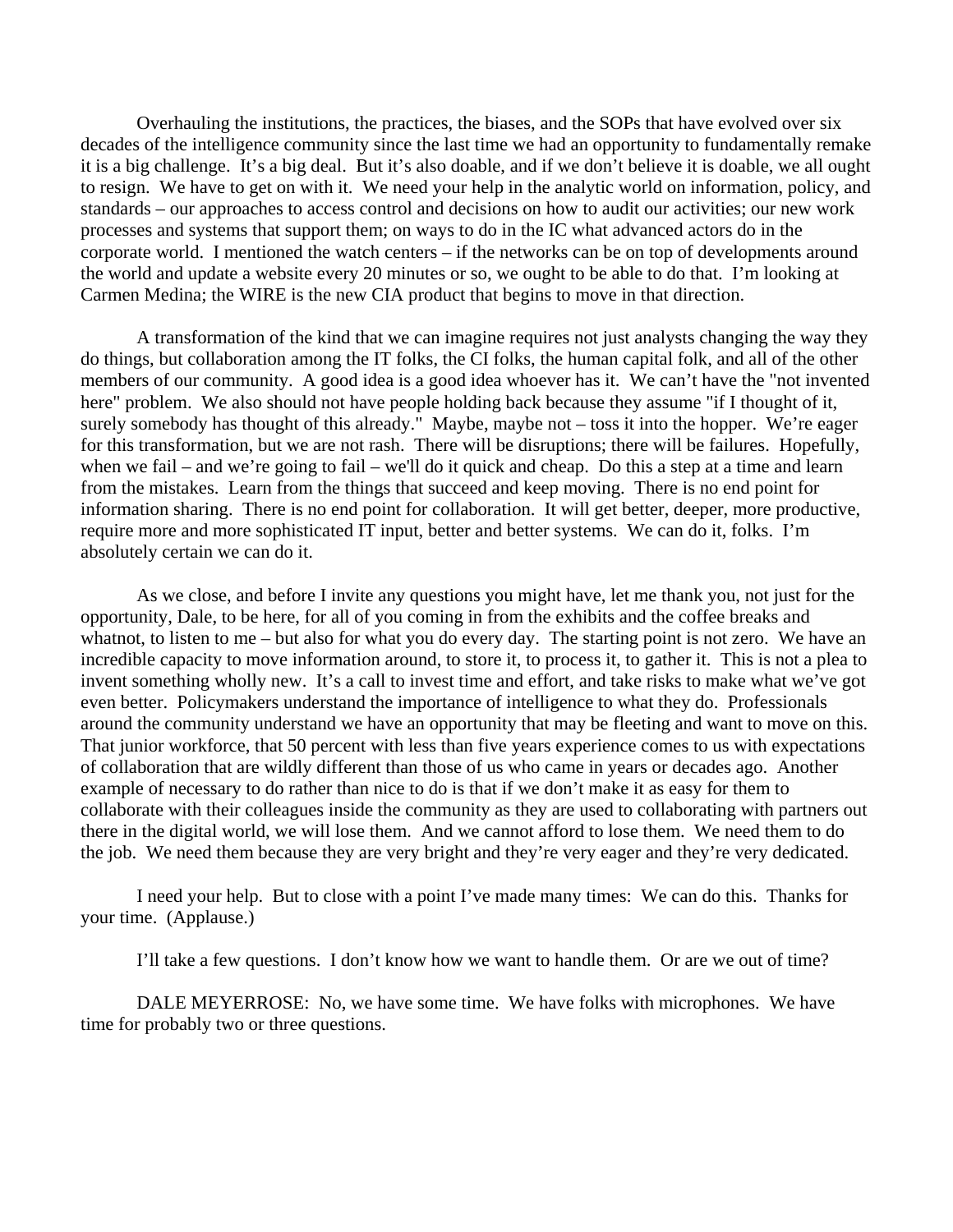Q: Dr. Fingar – (inaudible). I'm curious where you see best practices either in the intelligence community or in the private sector that would aid in what you're trying to do and accomplish that you described to us today?

DR. FINGAR: I'm going to be cowardly, because I don't want to impugn anybody by referring to where I think best practices are. I think it's genuinely the case that there are good practices in many parts of the community, as indeed there are outside. But let me give some generic examples. Some of you will probably be able to figure out which components of the community do these more often than others. One is going outside, looking for expertise wherever it is found. We have portions of the community who do this routinely. They tend to be smaller components of the community because they don't have a critical mass of people inside. They have policies and rules and procedures that encourage and reward this. We have other portions of the community that recognize it as a good idea, but make it harder than it needs to be.

Look to our colleagues, our allies, and our partners for help. Information sharing with our foureyes partners has been mentioned. They have expertise that we don't have. It is a best practice to reach out to them as appropriate. Utilizing the Internet and global capabilities, financial houses on Wall Street do risk management and make recommendations that involve billions of dollars. They're held accountable by clients. They go places and get information that we ought to tap. We need to find mechanisms to do that.

Those who have worked collaboratively – one of the observations I made after 20 years in INR was that this little organization – 160 analysts – managed to do extraordinary things to play above its size. One of the reasons was the age and experience of the analysts, which was high because the recruitment mechanism was to cherry-pick the community and bring in experienced folks. I realized it was more than just that. Because they were senior – had been around – they knew others around the community who were good, didn't care whether they were in ONI or CIA or whatever. They worked together over years. And indeed, in many cases, the people in their Rolodex were no longer doing the job on which they were expert. But they used to be really smart on Mexico, say, before they were moved to do Morocco. So they'd call them up on Mexico, and used the entire community as a resource base. And, being located in the State department, they also tapped the Foreign Service experts. So the single analyst on the country could very quickly get five or six experienced people in the intelligence community, eight or ten around the State Department, and bring their collective insight to bear on a product for which the analyst alone was responsible. It wasn't formal collaboration; it was just reaching out and asking for insight.

Now, other portions of the community do that. The sharing of information and the willingness to ask for help that is the common strand in the best practices – and there are other specific ones having to do with evaluation and product – again, CIA is a pioneer and a paragon, ahead of the rest of the community in how to evaluate tradecraft issues. They've been doing it longer and been doing it better and we don't have to reinvent it. We can start with those kinds of best practices. In a less public forum, I'd be perfectly happy to go into more detail on what I think we want to adapt out of the community or bring in from outside practice, but I am very fearful of somebody saying, ha, ha, you're taking a whack at some of our colleagues. That's not the point.

Q: I have another question and it will be brief.